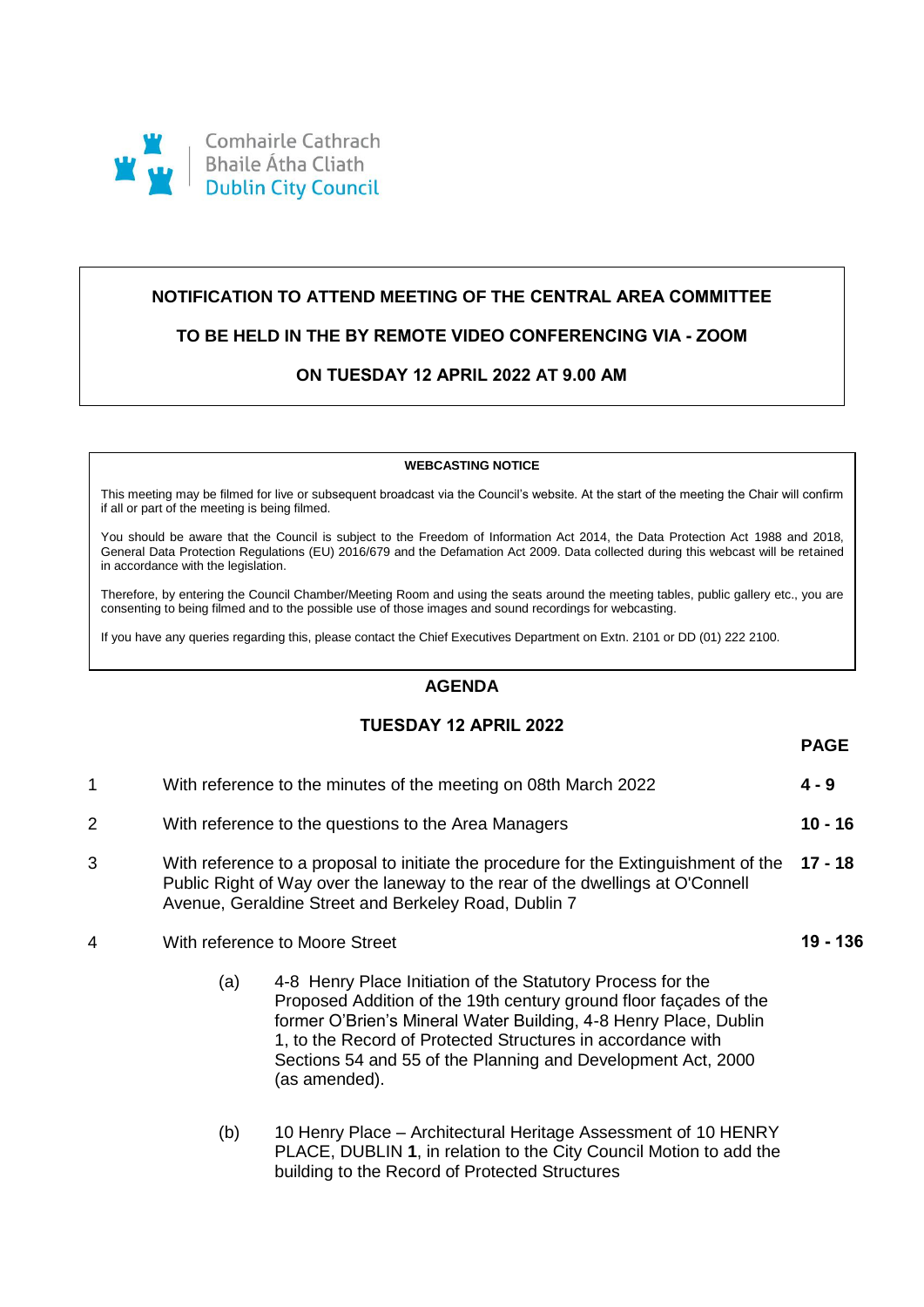- (c) Initiation of the Statutory Process for the Proposed Addition of the ground floor façades to Henry Place and Moore Lane of 17/18 Henry Place (former Bottling Stores), Dublin 1, to the Record of Protected Structures in accordance with Sections 54 and 55 of the Planning and Development Act, 2000 (as amended).
- (d) Initiation of the Statutory Process for the Proposed Addition of 10 Moore Street, Dublin 1, to the Record of Protected Structures in accordance with Sections 54 and 55 of the Planning and Development Act, 2000 (as amended).
- (e) Initiation of the Statutory Process for the Proposed Addition of 20/21 Moore Street, Dublin 1, to the Record of Protected Structures in accordance with Sections 54 and 55 of the Planning and Development Act, 2000 (as amended).
- (f) Architectural Heritage Assessment of 11 Moore Street, Dublin 1, in relation to the City Council Motion to add the terrace at 10-25 Moore Street to the Record of Protected Structures
- (g) Initiation of the Statutory Process for the Proposed Addition of the two-storey historic brick party wall (only) on the north side of 12 Moore Street, Dublin 1, to the Record of Protected Structures in accordance with Sections 54 and 55 of the Planning and Development Act, 2000 (as amended).
- (h) Initiation of the Statutory Process for the Proposed Addition of the historic two-storey historic brick party walls (only) to the north and south sides of 13 Moore Street, Dublin 1, to the Record of Protected Structures in accordance with Sections 54 and 55 of the Planning and Development Act, 2000 (as amended).
- (i) Architectural Heritage Assessment of 18 Moore Street, Dublin 1, in relation to the City Council Motion to add the terrace at 10-25 Moore Street to the Record of Protected Structures
- (j) Architectural Heritage Assessment of 19 Moore Street, Dublin 1**,** in relation to the City Council Motion to add the terrace at 10-25 Moore Street to the Record of Protected Structures
- (k) Architectural Heritage Assessment of 22/23 Moore Street, Dublin 1**,** in relation to the City Council Motion to add the terrace at 10-25 Moore Street to the Record of Protected Structures
- (l) Architectural Heritage Assessment of Nos. 24/25 Moore Street, Dublin 1, in relation to the City Council Motion to add the terrace at 10-25 Moore Street to the Record of Protected Structures
- 5 With reference to the proposed disposal of the Council's freehold interest in the property known as 62-66 Fassaugh Avenue, Dublin 7 **137 - 139** 6 With reference to the Traffic Advisory Group minutes **140 - 159** 7 With reference to Public Domain **160 - 166** 8 With reference to the Cabra/Glasnevin Area Report **167**